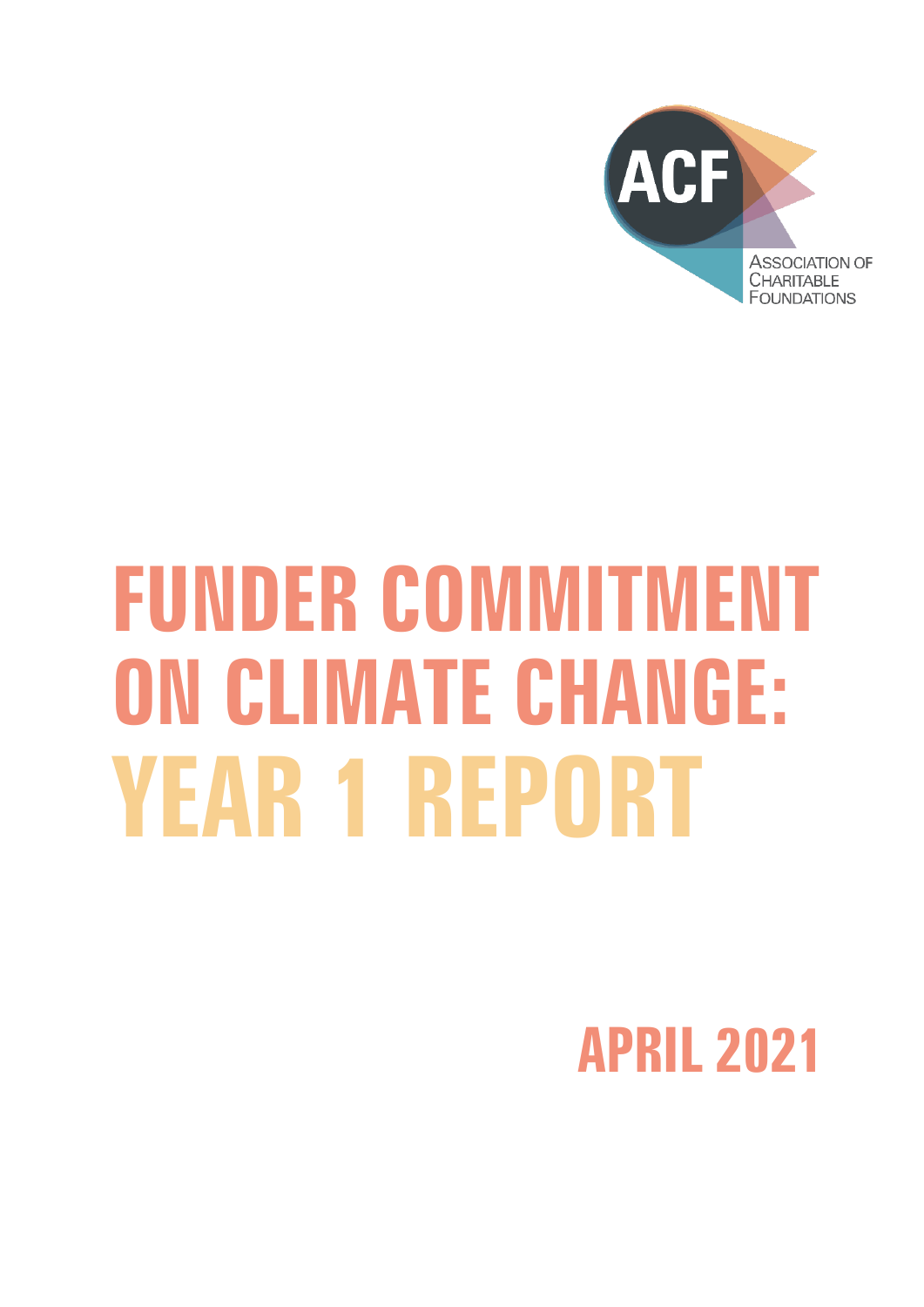## **INTRODUCTION**

The Funder Commitment on Climate Change is a holistic, high-level framework for foundations - whatever their size, mission, or area of benefit - to play their part in tackling the causes and impacts of climate change. It was launched in November 2019, and since June 2020 has been hosted by the Association of Charitable Foundation (ACF). This UK initiative has inspired foundation networks in [France and](https://dafne-online.eu/activities/climate-commitment/spain-and-france-launch-national-funders-commitments-on-climate-change/)  [Spain](https://dafne-online.eu/activities/climate-commitment/spain-and-france-launch-national-funders-commitments-on-climate-change/) to develop parallel commitments, and there are also plans for national commitments in other states and a [global version.](https://members.wingsweb.org/news/35153) The full text of the Funder Commitment, current list of signatories, and form to sign can all be found at [fundercommitmentclimatechange.org](https://fundercommitmentclimatechange.org/)

The signatories to the Funder Commitment have committed to taking action on climate change in five areas, as follows:

- 1. Educate and learn. We will make opportunities for our trustees, staff and stakeholders to learn more about the key causes and solutions of climate change.
- 2. Commit resources. We will commit resources to accelerate work that addresses the causes and impacts of climate change. (If our governing document or other factors make it difficult to directly fund such work, we will find other ways to contribute, or consider how such barriers might be overcome).
- 3. Integrate. Within all our existing programmes, priorities and processes, we will seek opportunities to contribute to a fair and lasting transition to a post carbon society, and to support adaptation to climate change impacts.
- 4. Steward our investments for a post carbon future. We will recognise climate change as a high-level risk to our investments, and therefore to our mission. We will proactively address the risks and opportunities of a transition to a post carbon economy in our investment strategy and its implementation, recognising that our decisions can contribute to this transition being achieved.
- 5. Decarbonise our operations. We will take ambitious action to minimise the carbon footprint of our own operations.

The sixth and final commitment is:

6. Report on progress. We will report annually on our progress against the five goals listed above. We will continue to develop our practice, to learn from others, and to share our learning.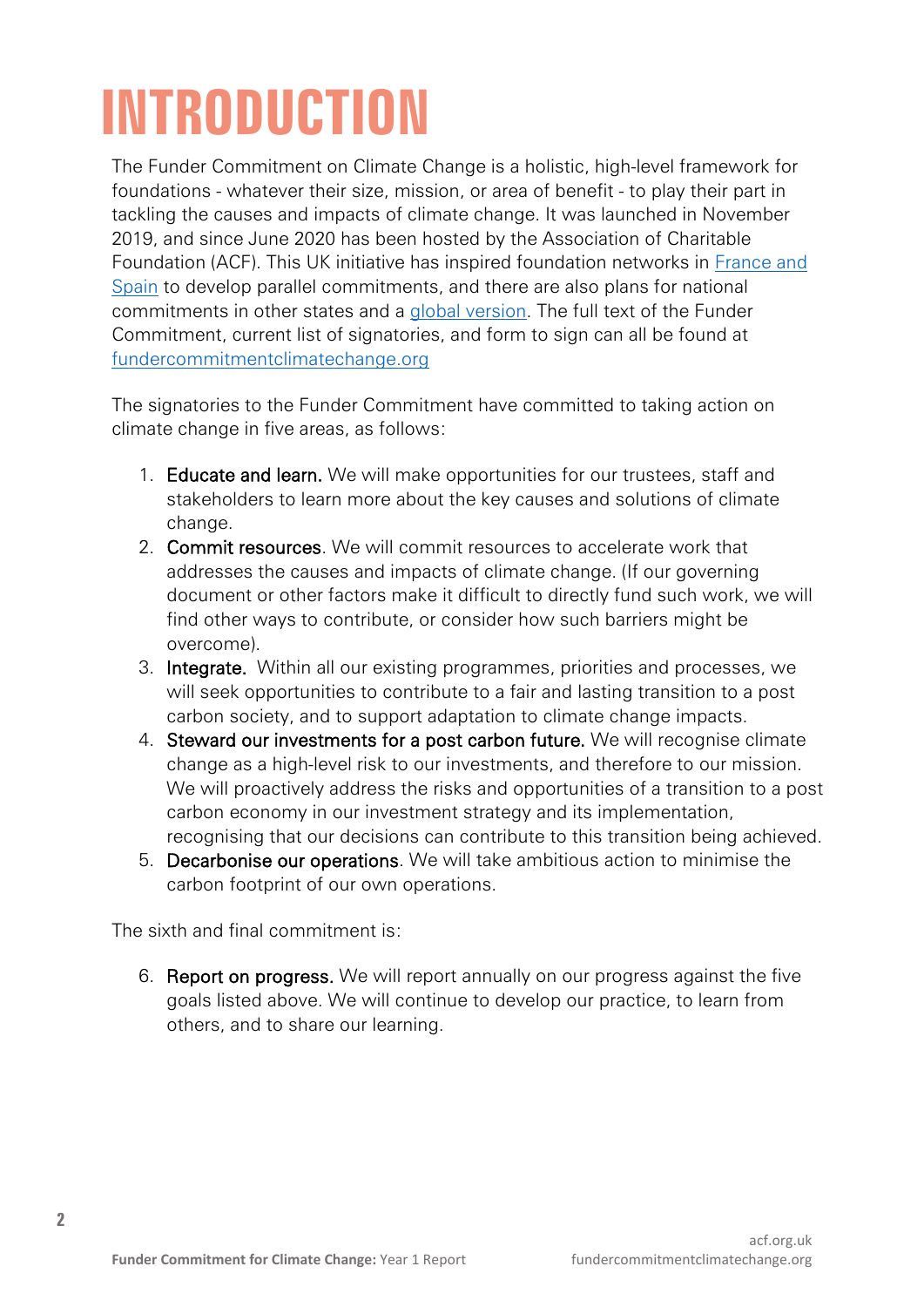## **THE ACF SURVEY**

The Funder Commitment is a public statement of intent; it is not a certification scheme or quality standard. Signatories include a wide range of UK-based foundations – both ACF members and non-members – of all sizes, and with a great variety of different charitable purposes. Some foundations have been active on climate change for many years, while others are at an early stage in responding to the climate emergency and exploring how it impacts in their particular field of work. The spirit of the Funder Commitment is that every foundation can strive to do more, whatever their starting point.

The Funder Commitment does not specify a particular format of reporting. However, to assist the reporting process, ACF invited all current signatories to respond to a simple survey of actions taken under each of the elements of the Funder Commitment. Funders were invited to make a simple self-assessment of their progress in each area - the collated results of which are shown as bar charts in this report. ACF also took this opportunity to ask signatories about how ACF can best support peer learning and further action, and finally to gather some basic data about the signatories to inform future work.

The survey was open from 8 February to 5 March 2021. 43 signatories provided responses to the survey in this period. There were 55 signatories to the Funder Commitment at the time of the survey opening.

It is important to note that the public commitment by signatories is to report annually on progress, and that only around 30 signatories have been signed up to the Funder Commitment for over one year.

## **METHODOLOGY**

The survey answers show a wealth of activity by signatories. In the report below, we provide a short summary of the types of activity that foundations have been undertaking under each pillar of the Funder Commitment, together with example text drawn directly from the reports. In selecting these quotes, we have tried to give a sense of the range of actions, from simple changes to comprehensive strategies, and have prioritised new actions that have been made in the past year. Some foundations have given excellent examples in every area, but we have deliberately chosen to draw on examples from many different foundations, to illustrate the breadth and variety of action. Responses to the survey varied considerably in length and detail. Some very short answers may represent significant activity, but we have generally drawn on examples that gave a little more explanation.

Actions on climate can often fall into more than one category of the Funder Commitment – for example, establishing an internal climate action group can be both a commitment of resources (staff and trustee time) and a mechanism for integrating a climate lens into other work; consideration of climate risk by an investment committee can be both a learning process and part of updating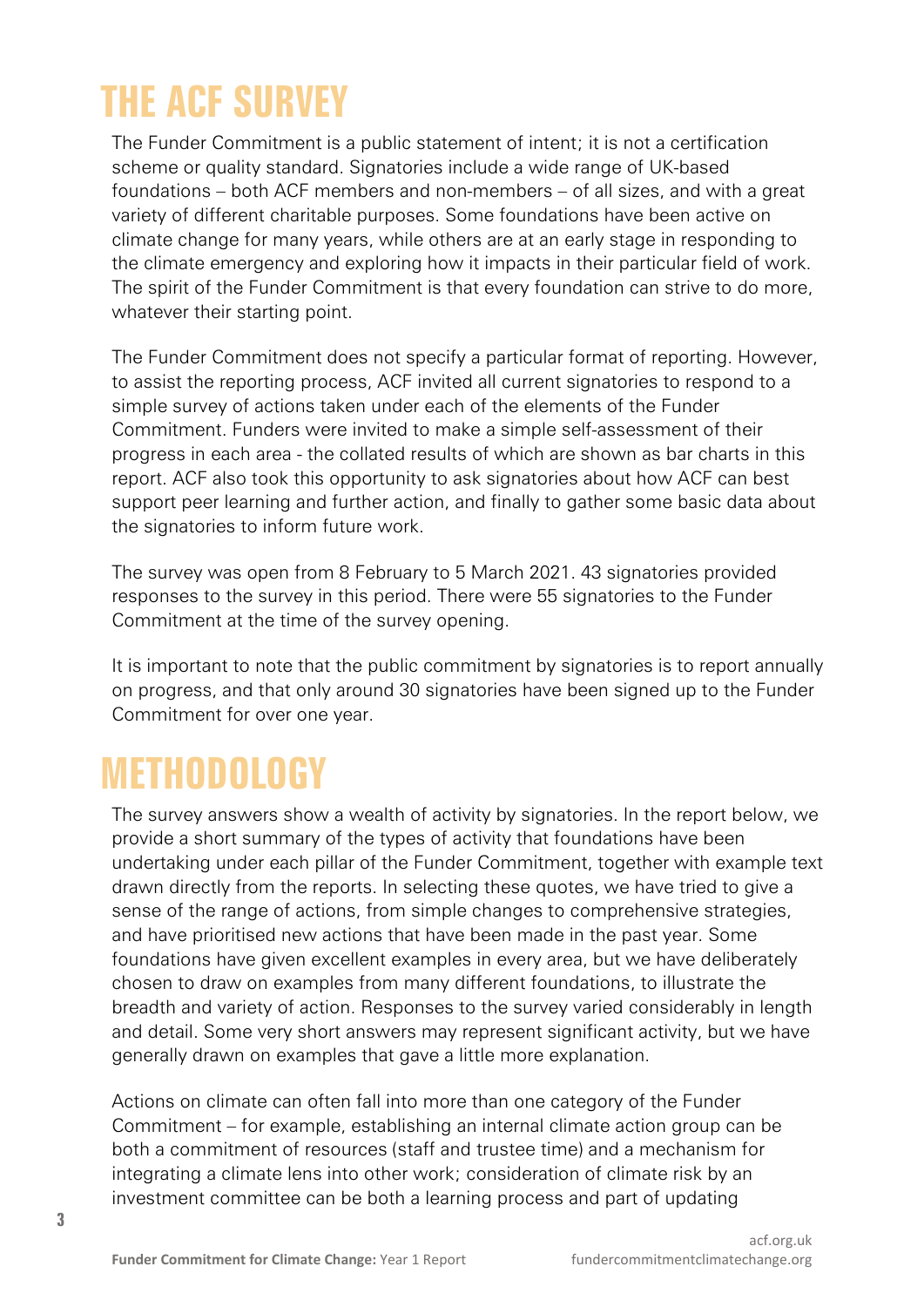investment policy. The grouping of examples quoted below does not rigidly follow the categories used by the respondents. Some quotes are a selected part of a longer survey response, and some abbreviations have been spelled out in full to aid reading. Except for minor details like capitalisation and punctuation, nothing has been edited.

The past year has of course been heavily shaped by the pandemic. As well as general organisational pressures, many foundations have been providing additional emergency funds to groups that they fund, and to meet more general public need. While foundations are privileged to have financial resources to draw on, some foundations have seen asset values or income fall, particularly those that benefit from public fundraising or a corporate parent. These factors have meant that a number of foundations have not been able to commit the resources or make as much progress on the Funder Commitment as they had hoped during the year, and this is honestly acknowledged in several responses.

The raw survey data – which respondents were given an opportunity to update before the report was published  $-$  [can be accessed here.](https://docs.google.com/spreadsheets/d/1jsywZJGkiKEf_WUqXCuvdiX99Xt1W4SMXbBmqcNC9zc/edit?usp=sharing)

While all the information is provided by the foundations themselves, these short survey answers should not be relied upon as a full statement of foundation funding guidelines or organisational policies, and interested readers should refer to foundation websites for current information. The Funder Commitment relies on selfreporting, and ACF has not independently verified the actions that foundations have reported.

The report was written by Nick Perks, independent consultant, and Joanna Pienkowska, Senior Policy and Engagement Officer at ACF [\(joanna@acf.org.uk\)](mailto:joanna@acf.org.uk?subject=Funder%20Commitment%20on%20Climage%20Change%20Year%201%20Report)

## **OTHER REPORTS**

The survey also asked whether foundations have already produced stand-alone reports on their actions under the Funder Commitment, and two were identified:

- ⸗ [Esmée Fairbain Foundation](https://esmeefairbairn.org.uk/about-esmee/climate-change/funder-commitment-climate-change-2020/)
- ⸗ [John Ellerman Foundation](https://ellerman.org.uk/uploads/201215-Funder-Commitment-on-Climate-Change-one-year-on.pdf)

Unprompted, six more foundations mention that they have included information in their annual accounts (Global Greengrants Fund, Lankelly Chase, Polden-Puckham Charitable Foundation, Southall Trust) or as part of wider sustainability reporting on their website [\(Arcadia,](https://www.arcadiafund.org.uk/articles/towards-a-greener-arcadia) [Kreitman Foundation\)](https://www.kreitmanfoundation.org.uk/blog) and four further foundations stated plans to publish more information (The Blagrave Trust, Cattanach, Friends Provident Foundation, Quartet Community Foundation). Other signatories may also have future plans for such reporting, as this question was not explicitly asked.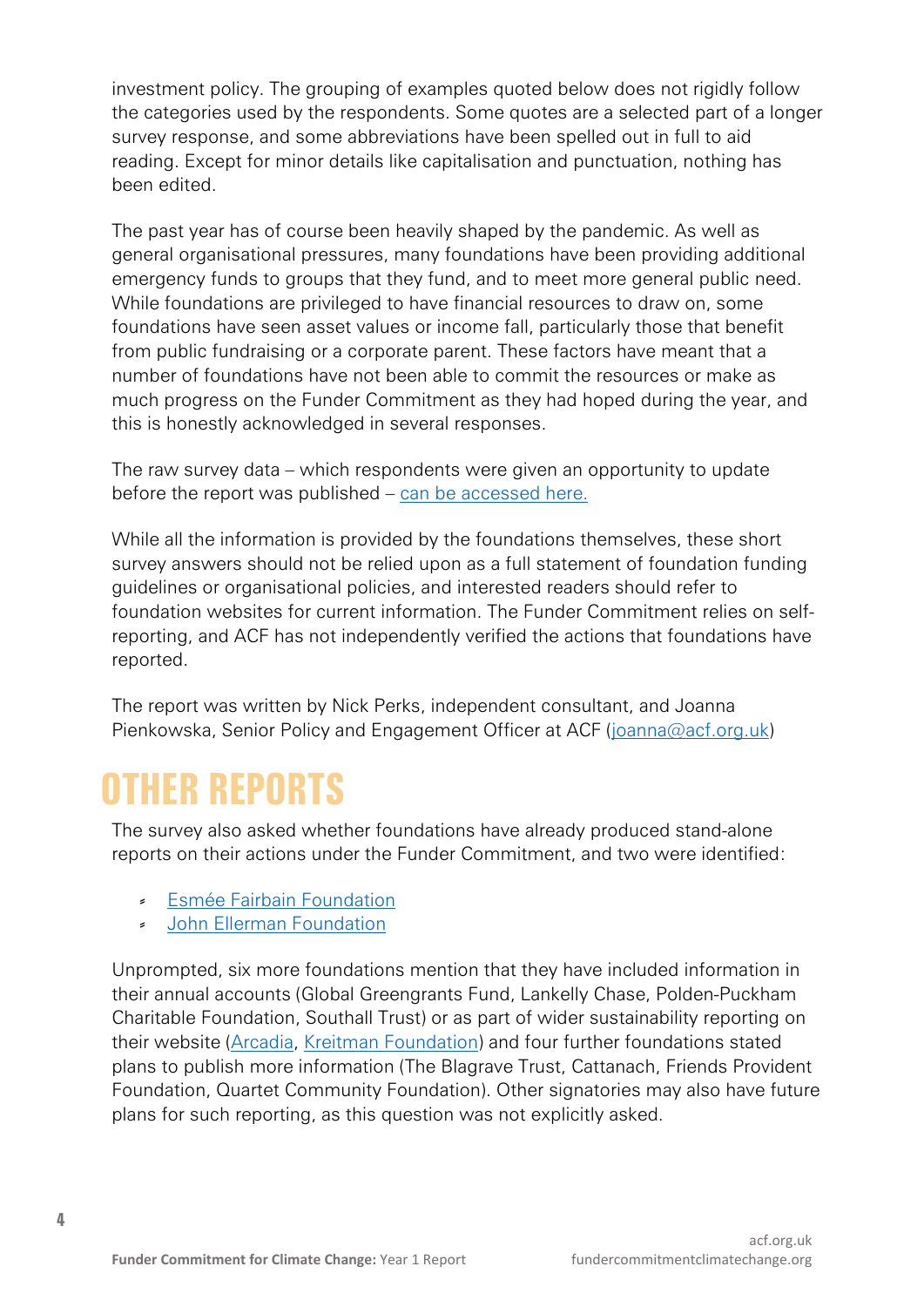## **RESULTS BY THEME**

### **1. EDUCATE AND LEARN**

*We will make opportunities for our trustees, staff and stakeholders to learn more about the key causes and solutions of climate change.* 

#### **Self-assessment of progress**



 $\blacksquare$  No Actions Taken  $\blacksquare$  Just getting started  $\blacksquare$  Made Some Progress  $\blacksquare$  At an Advanced Stage

#### **Actions reported**

Many trustees and staff foundations are concerned about climate change, but some may feel confused by the volume of information, lack confidence to discuss the issues, or simply be overwhelmed by the scale of the challenge. Foundations need to build up the climate literacy of their organisations if they are to take effective action.

Foundations have been learning more about climate in many different ways, including inviting a speaker to address their board, investment commitment or other internal groups, circulating relevant articles and reports, or attending external training. A few foundations have introduced comprehensive climate training for staff. The [Environmental Funders Network](https://www.greenfunders.org/) has been a useful resource for many, with some signatories joining as members for the first time. Many other external sources of expertise and advice were mentioned, including the [Carbon Literacy](https://carbonliteracy.com/) project, the [Climate Leadership Initiative,](https://climatelead.org/) the [Fit for the Future](https://fftf.org.uk/home) network, [Impatience Earth](https://www.impatience.earth/) and [Zero Waste Scotland.](https://www.zerowastescotland.org.uk/)

Foundations are also learning from the projects and organisations that they fund. Those foundations whose core work is about climate have significant expertise in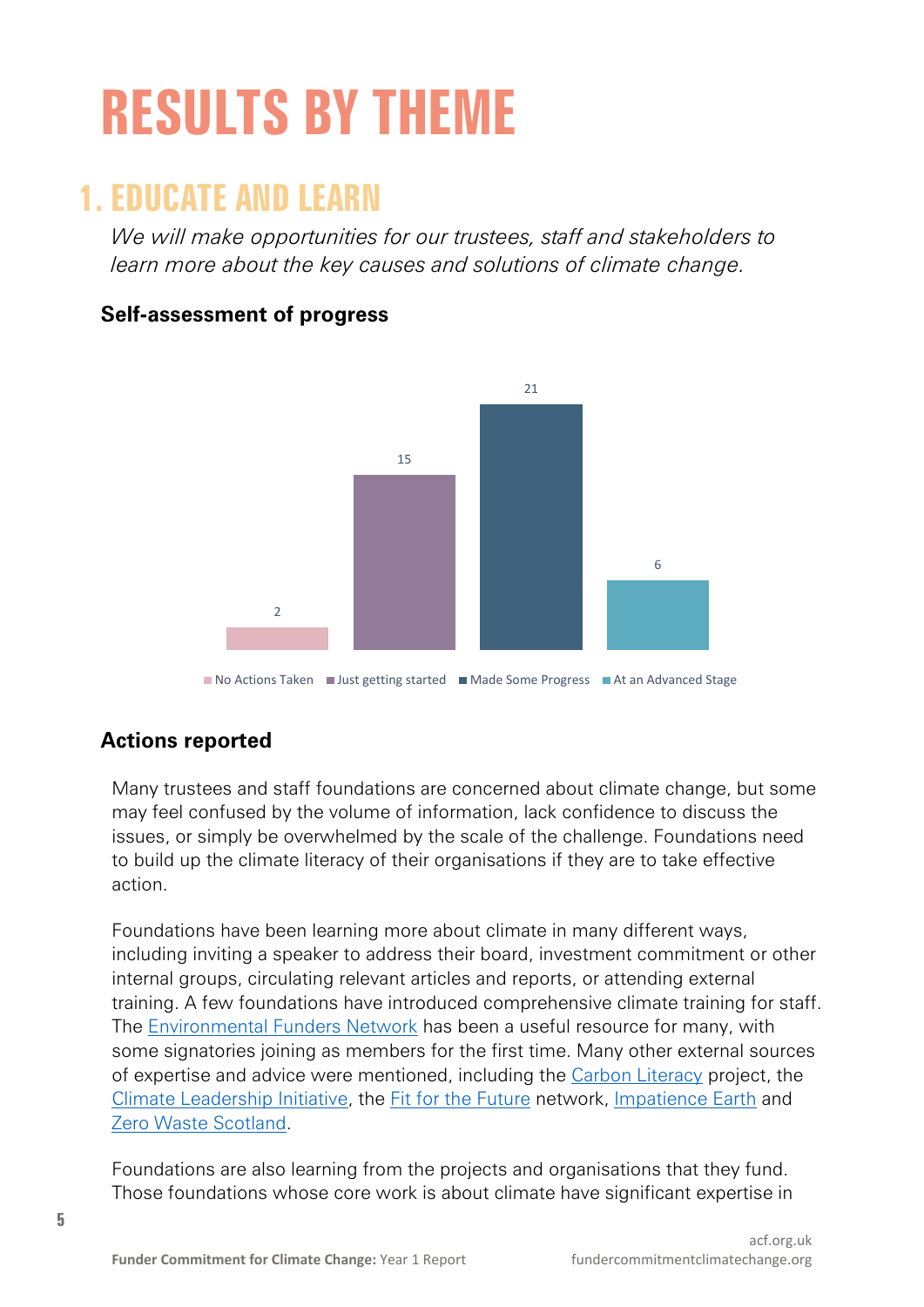house, while some others have brought in new trustees with expertise or allocated a staff member to lead. For several foundations learning on climate is part of wider organisational developments to increase learning and reflection. Almost every reporting signatory felt they had at least made a start on learning about climate, but relatively few felt that they were yet at an advanced stage.

#### **Examples**

Access – the Foundation for Social Investment: We presented a concept paper to our Board outlining the potential areas of work. We have focussed these more around encouraging behaviour change rather than new reporting requirement. We also acknowledged our limited knowledge and to some extent limited position to dictate trends in the sector. Therefore, the approach focusses on creating space for the discussion and sharing idea generation with partners (and whereby necessary external experts).

Arcadia: We lead quarterly cross-team meetings (senior management and sustainability champions) to discuss sustainability issues across our donors' business and private operations. We delivered an internal webinar on the climate crisis and the history of the green movement. We are considering further activities for staff: online TED talk-style events, encouraging and celebrating staff innovation in making our operations more sustainable, carbon literacy project and integrating sustainability goals in annual staff appraisals.

Blagrave Trust: [We] facilitated a session at the ACF annual conference where we brought two young climate change activists to the conference, including Jake Woodier, UK School Climate Network, and Daze Aghaji (who at that point was not a trustee!) to discuss the topic and issue a call to action for the foundation sector. In March 2020 we recruited two new trustees to our Board – Daze Aghaji is a climate activist working with XR youth, and Boudicca Pepper is also a youth campaigner, making

music for social change and with a passion for environmental issues.

Esmée Fairbairn Foundation: We circulate key pieces of research on climate change to our staff and trustees and also invitations we receive to external presentations and events. GMO's Race of [our Lives Revisited](https://www.gmo.com/europe/research-library/the-race-of-our-lives-revisited/) paper has been influential, as have [Generation Investment Management's](https://www.generationim.com/sustainability-trends/sustainability-trends-2020/)  [Sustainability Trends](https://www.generationim.com/sustainability-trends/sustainability-trends-2020/) reports and the work of [CarbonTracker.](https://carbontracker.org/) We have an annual budget for staff development for those who wish to attend more specific courses and we actively use our social media channels to highlight key pieces of work by our grantees. Recent examples have included the [final report of the Climate Assembly UK](https://www.involve.org.uk/sites/default/files/field/attachemnt/Climate%20Assembly%20UK%20Executive%20Summary_0.pdf)  [from Involve](https://www.involve.org.uk/sites/default/files/field/attachemnt/Climate%20Assembly%20UK%20Executive%20Summary_0.pdf) and the work of the [Green](https://green-alliance.org.uk/)  [Alliance](https://green-alliance.org.uk/) who aim to ensure that political leaders deliver ambitious solutions to global environmental issues…The annual strategy day for both our Investment Committee and our main Trustee board included presentations from external speakers on climate change and discussions on the associated financial risks. We are active members of a number of UK and European networking organisations, for example the [Charities Responsible Investment Network](https://shareaction.org/coalitions-and-networks/charities-responsible-investment-network/)  [\(CRIN\),](https://shareaction.org/coalitions-and-networks/charities-responsible-investment-network/) where issues related to climate are regularly on the agenda. We have been particularly active in 2020 in terms of speaking at online events, such as those hosted by ACF (Association of Charitable Foundations) or seminars and roundtables organised by fund managers. We have also had individual conversations with other foundations and endowments who are either in the process of taking the first steps to incorporate climate considerations into the way they manage their operations or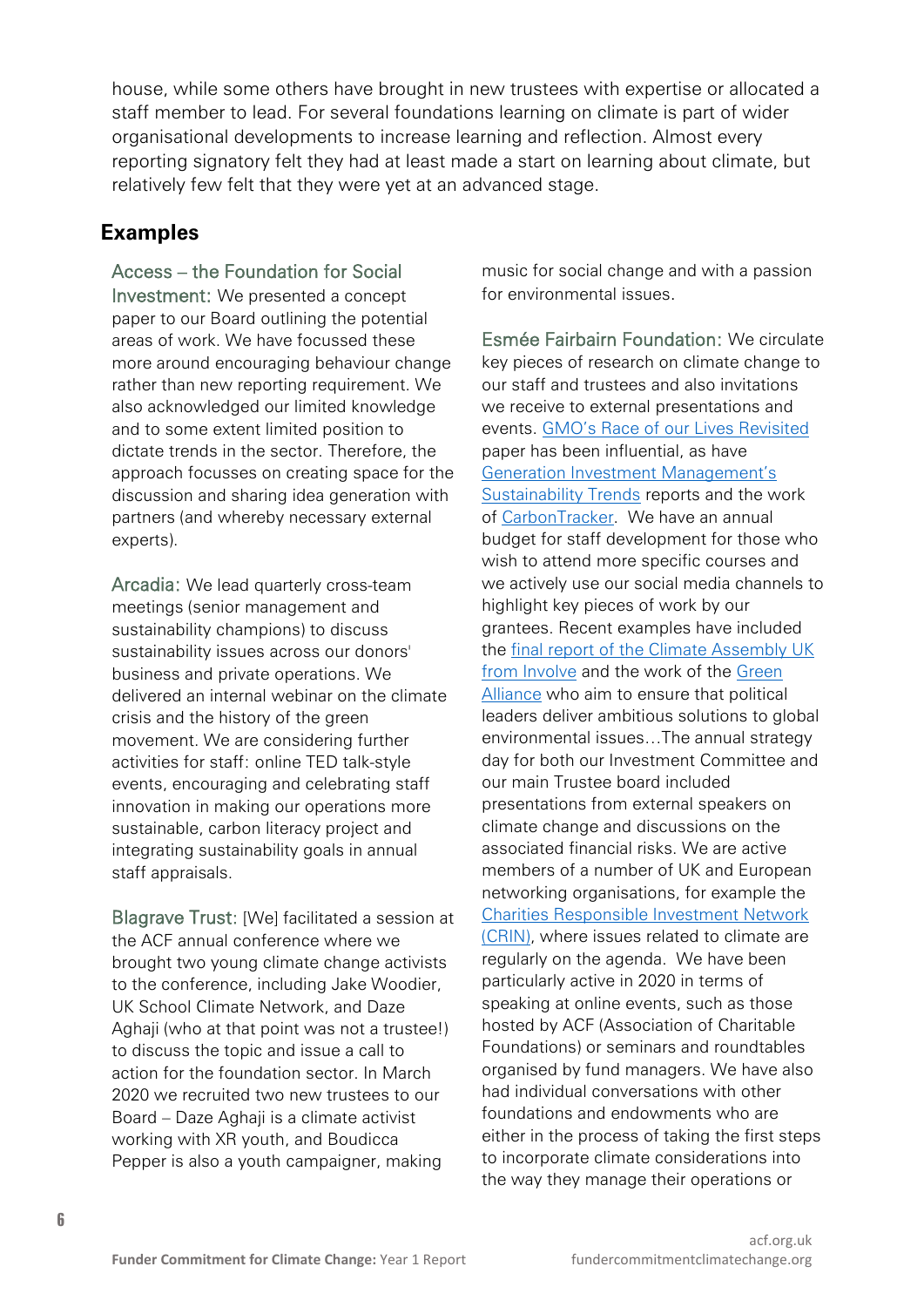who are updating more established procedures and looking to adopt net zero carbon targets on their investment portfolios.

OVO Foundation: OVO Foundation participated in OVO Energy's internal sustainability week in September 2020 which focused on why climate change is important and what individuals and organisations can do to address it. The Foundation delivered a session for OVO Energy employees with one of our charity grantees which showcased the environmental project we are working on

together and addressed broader environmental questions. OVO Foundation staff have access to OVO Energy's Plan Zero hub for employees, which provides sustainability training modules giving an overview of the causes and solutions of climate change, as well as expert speaker events.

Wates Foundation & Wates Family Enterprise Trust: We have developed a learning agenda for 2021 for family members (over 100) and trustees. One section relates to climate and the Foundation's commitment to tackling this.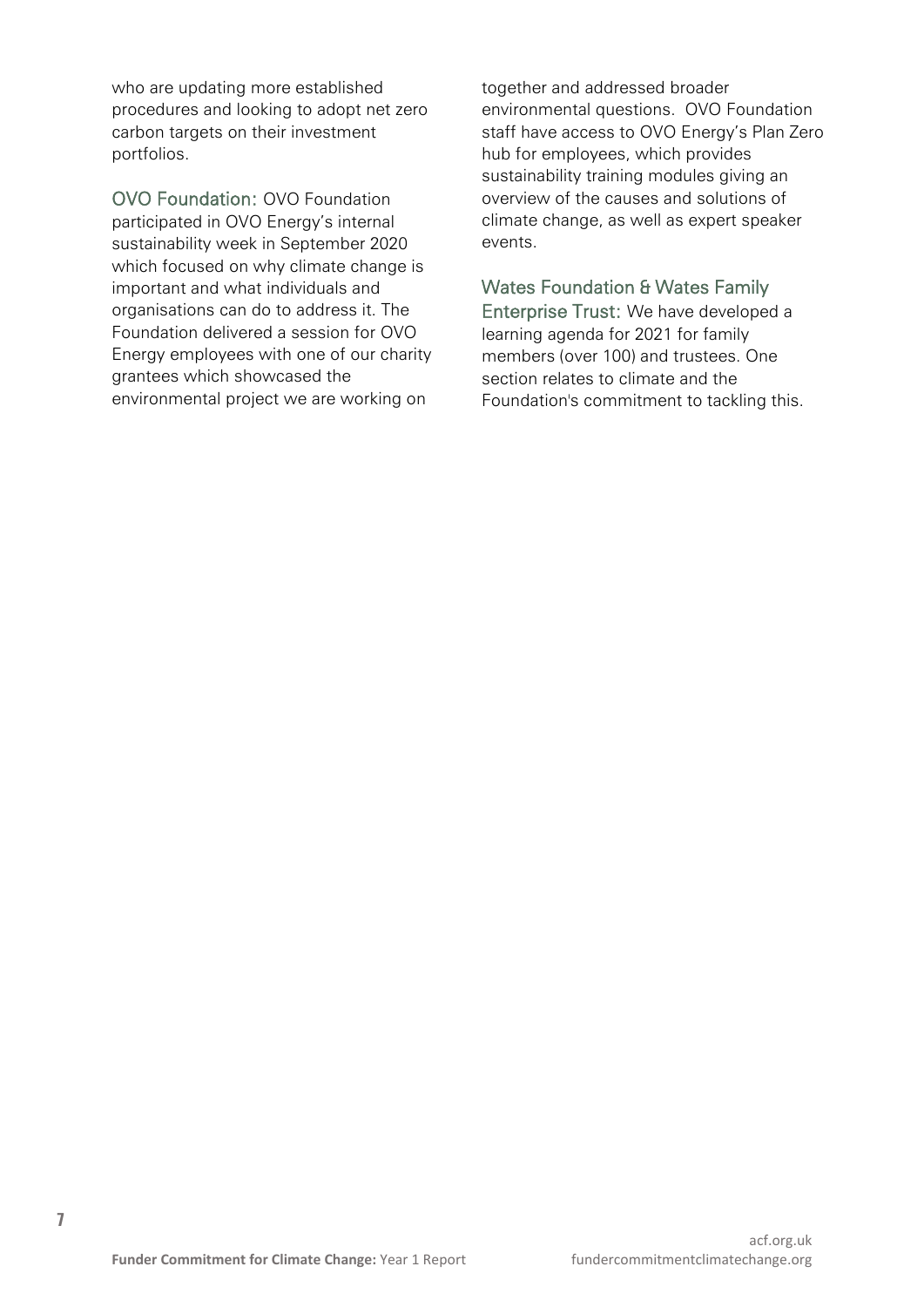### **2. COMMIT RESOURCES**

*We will commit resources to accelerate work that addresses the causes and impacts of climate change. (If our governing document or other factors make it difficult to directly fund such work, we will find other ways to contribute, or consider how such barriers might be overcome).*



#### **Self-assessment of progress**

#### **Actions reported**

By definition, foundations are organisations with resources at their disposal. Addressing climate change needs large scale, urgent action. Money is needed for activism, for advocacy, for education, for business development, for practical action, and to support local communities through transition. Internal resources will also need to be allocated by foundations in order to follow through on all the other elements of the Funder Commitment.

Although reporting signatories vary from specialist climate funders to organisations considering the topic for the first time, and some plans had inevitably been disrupted by the pandemic, there were many positive answers under this theme. A number of foundations have committed resources internally, including for example establishing cross-organisation climate action groups or appointing new staff. Money is also going out of the door, with some new funding programmes launched, existing programmes adjusted to give more focus on climate, or increases in spend. Several foundations are developing plans for future initiatives.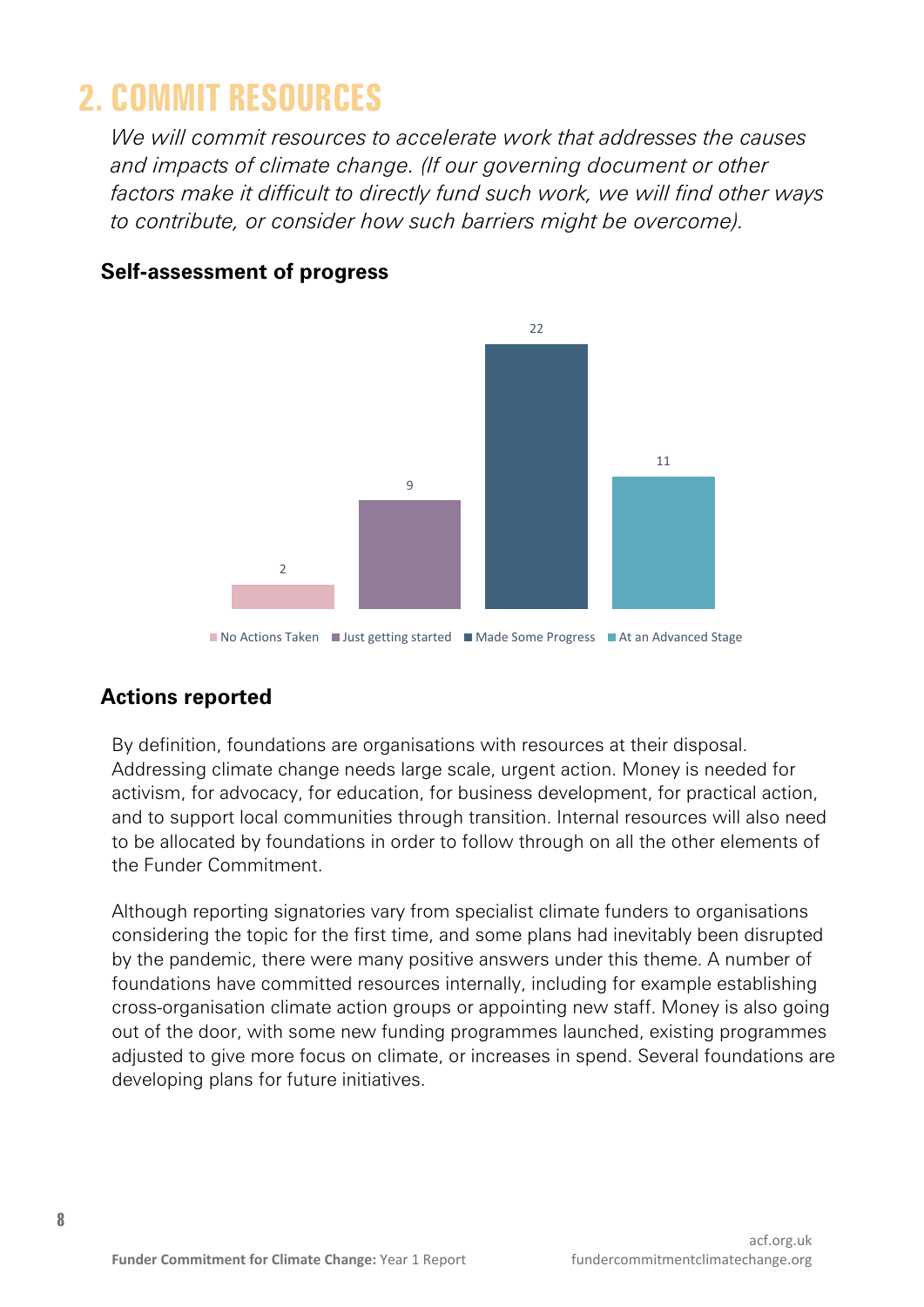#### **Examples**

Aim Foundation: Trustees have agreed to initial budget of £50,000 this financial year rising over time to £200,000, using endowment capital. First grant of £15,000 made!

John Ellerman Foundation: We now specifically mention climate change in our 2020 Funding Guidelines. We have added climate change as a programme area in our environment category on our online application form. 16 out of our 54 live environment grants are climate related. £1.5m of our £5.2m current spent in the environment category is towards climate related grants.

Oglesby Charitable Trust: Developing a small climate change grant scheme for nonenvironmental grantees. Developing environmental element to our new Funding Plus programme. Pledged £50k to Big Give's Green Match Fund.

The Pebble Trust: Virtually all our resources are applied to work addressing climate change. We have also agreed that, in view of the urgency of the crisis, we are happy to deplete our reserves to help tackle it.

The Wolfson Foundation: Wolfson has had a longstanding tradition of supporting science projects that are environmental in nature. Since June 2020 we have funded a significant number of projects which address in different ways the causes and impacts of climate change. Examples include £1.35 million awarded to the Marine Biological Association (Plymouth) in June 2020 to support the creation of the Marine Microbiome Centre of Excellence to facilitate research in marine microbiology and the impacts of climate change… In addition to being responsive to the capital infrastructure needs of individual organisations, we have also been proactive in committing funding of £360,000 to renew for a further three years a programme in partnership with Theatres Trust – the national advisory public body for theatres – to support the sustainability of UK theatres. The Theatre Improvement Scheme will award grants of up to £20,000 to support capital projects intended to reduce the environmental impact of theatre buildings.

Treebeard Trust: We exceeded Treebeard's environment and climate change Impact Only Investment (grant) budget this year. We set a target of 15% for this and have deployed nearly 20%. Partners span a range of activity and include Ecological Land Cooperative, Peers for the Planet, Green Alliance, NEON, Environmental Law Foundation, Forum for the Future, and the PFLA-led food label lobbying initiative. We joined a shared platform with a few other funders to share proposals or opportunities, which has been helpful for us, and we have adopted a collaborative approach to all our climate funding.

World Habitat: We've created a new staff post with a lead role in carbon reduction and environmental sustainability.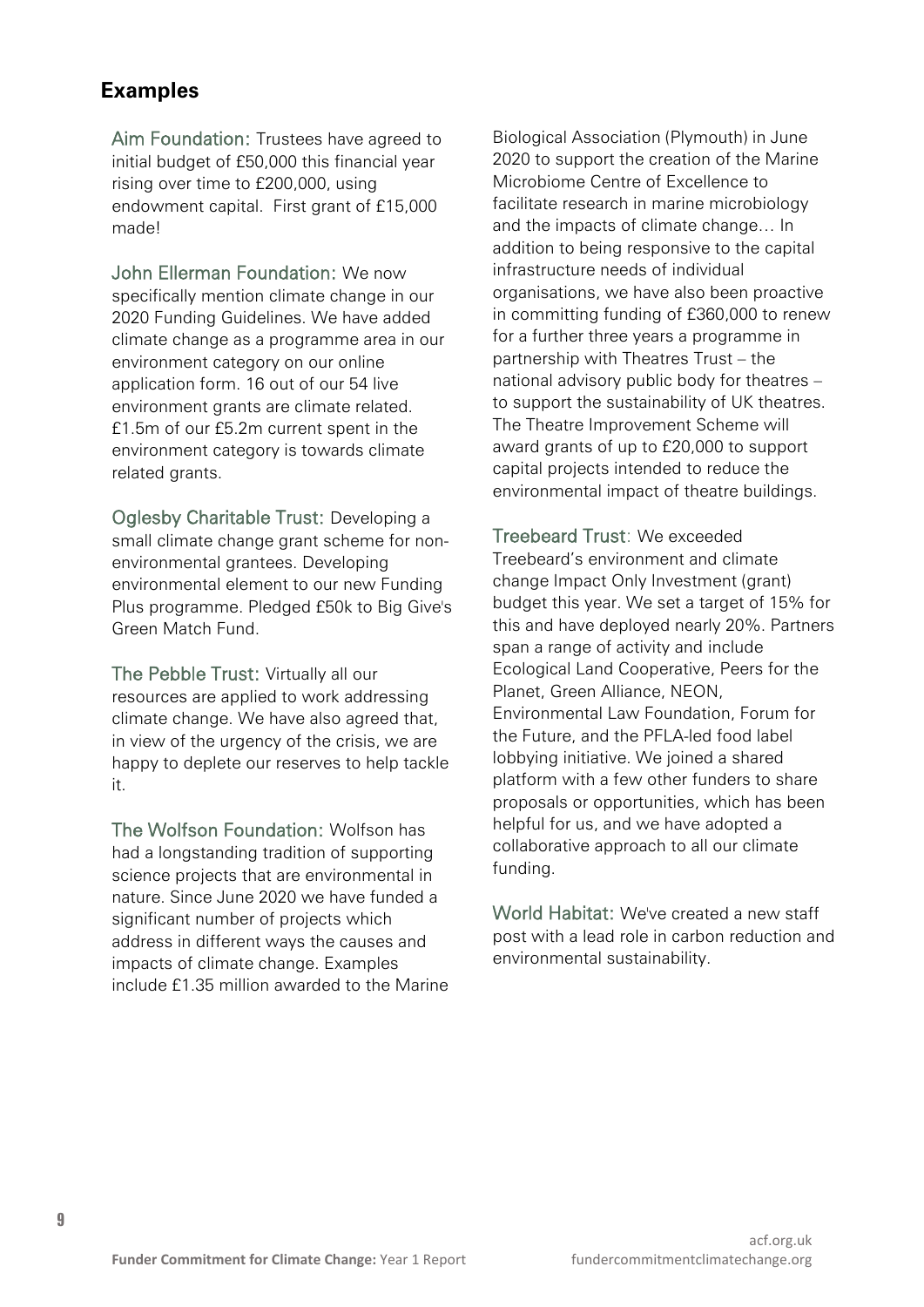### **3. INTEGRATE**

*Within all our existing programmes, priorities and processes, we will seek opportunities to contribute to a fair and lasting transition to a post carbon society, and to support adaptation to climate change impacts.*



#### **Self-assessment of progress**

#### ■ No Actions Taken ■ Just getting started ■ Made Some Progress ■ At an Advanced Stage

#### **Actions reported**

The causes and solutions of climate change interact with many other fields of civil society activity, ranging from housing to the arts, and from scientific research to social change. Foundations have an opportunity to build on their existing expertise and networks, to make productive links across different fields, and to foster positive action on climate in their priority areas. Redesigning programmes and making these connections can take time, and this is an area where many foundations reported they were at quite an early stage or taking time to identify the best approach.

Nevertheless, there are various actions to report. Some foundations have added climate change questions to their application process, though others have considered but rejected additional application or reporting questions. Several foundations are offering additional resources to grantees, for example to enable higher environmental standards in building projects. Foundations that were reviewing overall strategies or designing new programmes perhaps had the greatest opportunity for integrating climate thinking into other work streams.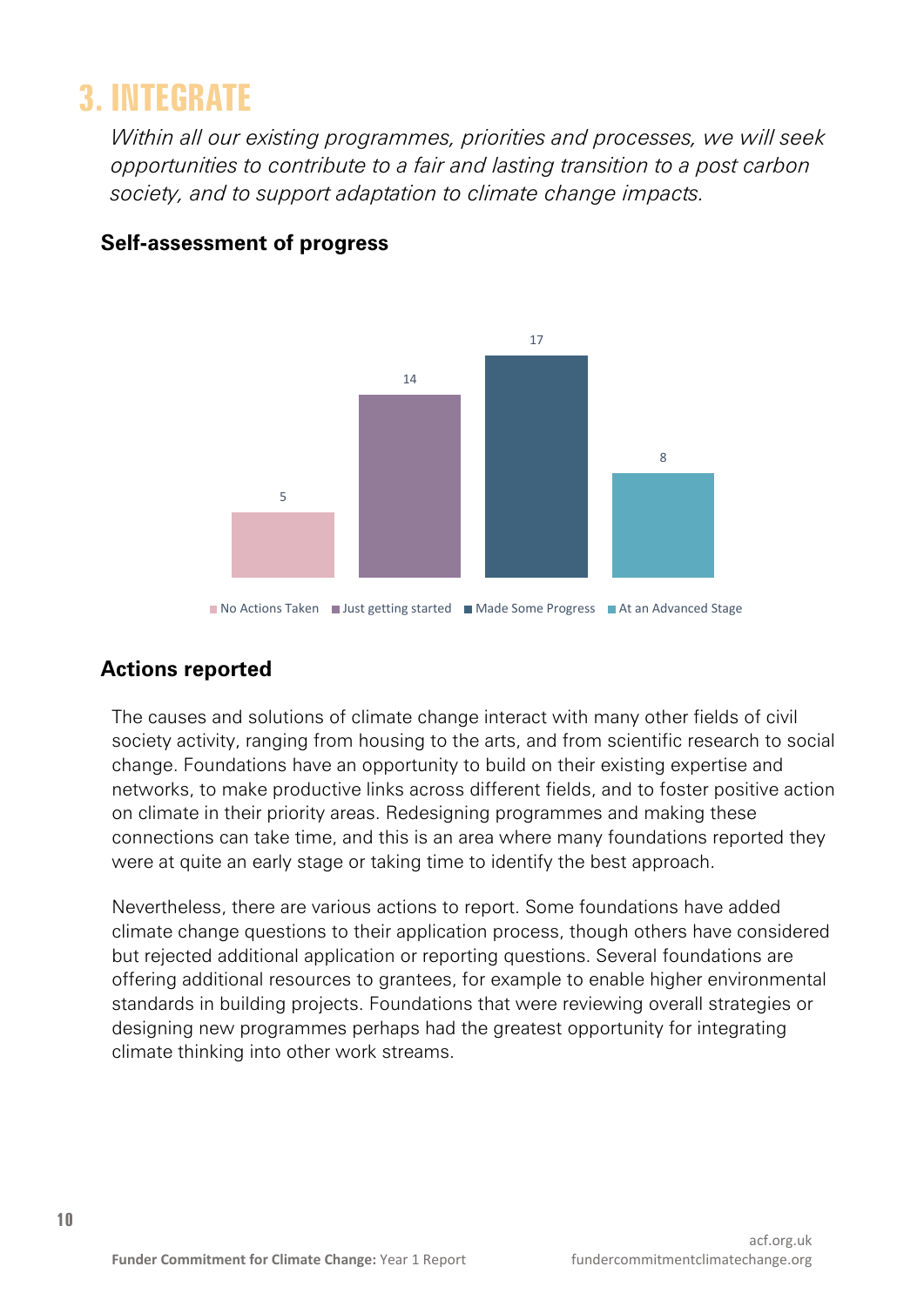#### **Examples**

Foundation Scotland: We have just begun considering how we will do this. We are part of an emerging group of funders in Scotland (a sub-group of the Scotland Funders Forum) who are exploring this. At our meeting on 26/02/21 the group agreed to focus activity on:

- a) co-produced principles for funding that incorporate positive climate action.
- b) develop peer network to take forward actions to underpin respective organisations commitment.
- c) explore potential collective post COP legacy pot to support activity inspired by climate awareness / COP.

Our Foundation has one programme with an explicit 'climate smart' focus which we will review and draw on learning from, with the potential to translate this to other programmes. We are already working with the decision-making panel for another programme seeking to integrate climate smart action into that.

OVO Foundation: In 2020, OVO

Foundation agreed on a new strategy with sustainability at its heart. This new vision aligns with Plan Zero, OVO's 10-year vision to drive progress towards zero-carbon living. Our new strategy marks the first step, to make sure all children and young people have equal access to a sustainable future. We are aligning all of our programmes to our new strategy. For example, with Future Builders - our youth homelessness programme - we are working with partners to explore how we make the properties we renovate more energy efficient for years to come. We have also realigned our OVO Gives Back programme to focus on partners and projects which address the climate crisis.

Samworth Foundation: We are encouraging our non-environmental portfolio to actively engage in this agenda and we are providing resources for them to be able to do so.

Southwood Foundation: We are setting up a service to help connect communities and charitable initiatives with environmental expertise. We are trialling the idea and hope to launch in the late summer [or] early autumn.

Sir Walter St John's Educational Charity:

We are a very small foundation and our resources are limited. However, we have committed staff time to learning more about the issues and to making small changes within our own policies, practices, and procedures. We have also added a climate change questions within our grant applications to find out more about what the organisations we are supporting in our local community are doing.

Treebeard Trust: We have looked at [opportunities] to be more environmentally minded within some of our existing, nonclimate partnerships, for example – working in partnership with Lighthouse Charity to purchase and renovate a children's residential home we have put thought and resource into developing an advanced, sustainable heating and insulation design, which will make considerable carbon savings across many years. Whilst this requires more upfront investment, it was an important factor for Treebeard and for Lighthouse.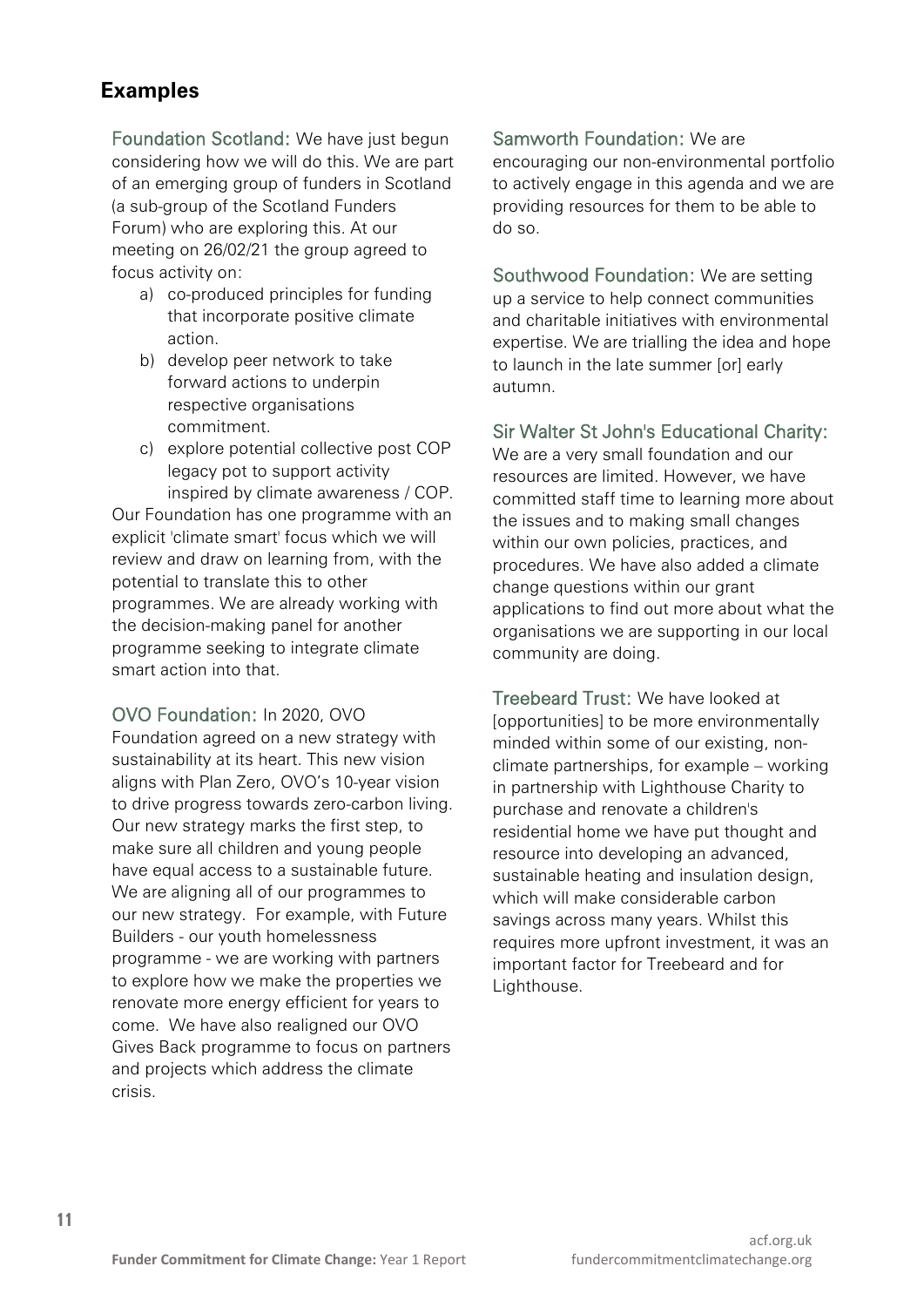## **4. STEWARD OUR INVESTMENTS FOR A POST CARBON FUTURE**

*We will recognise climate change as a high-level risk to our investments, and therefore to our mission. We will proactively address the risks and opportunities of a transition to a post carbon economy in our investment strategy and its implementation, recognising that our decisions can contribute to this transition being achieved.* 



#### **Self-assessment of progress**

#### **Actions reported**

Climate change is recognised as a risk to investments by the [Bank of England](https://www.bankofengland.co.uk/prudential-regulation/publication/2019/joint-statement-on-climate-change) and the [World Bank,](https://www.worldbank.org/en/topic/climatechange) amongst others. One manifestation of this risk has been the significant [underperformance and falls in value](https://carbontracker.org/reports/a-tale-of-two-share-issues/) of fossil fuel share offerings in the past decade. It is basic good stewardship to recognise and address this risk, and there are also many opportunities for foundations to take a more active leadership stance in this area.

During the year, many signatories discussed climate and investment, at a board level, in their investment committee, or with fund managers, in some cases for the first time. Several signatories have agreed new investment strategies that include stronger climate commitments as part of the overall approach. Alongside this or separately, some signatories have moved to new investment managers who they judge are better able to deliver strongly responsible investment approaches.

Amongst the signatories to the Funder Commitment are foundations with a strong track record of leadership and innovation in the field of responsible investment, and amongst this group there is a clear ratcheting up of expectations about good practice, and what managers should deliver. Foundation learning and practice in this area is being informed by resources such as ACF's [Stronger Foundations Investment report](https://www.acf.org.uk/policy-practice/stronger-foundations/investment/)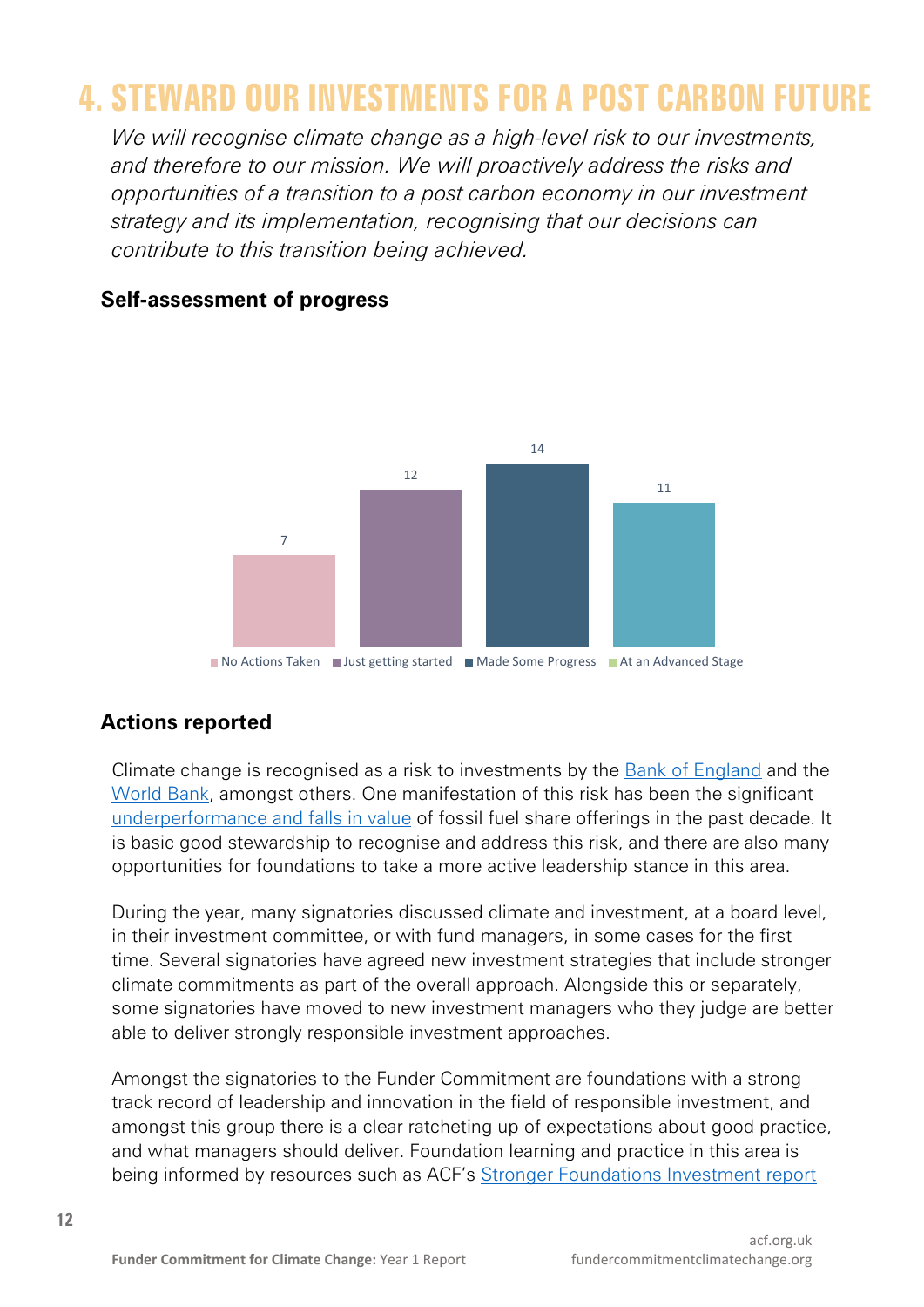and joint working through groups including ShareAction's Charitable Responsible [Investment Network.](https://shareaction.org/coalitions-and-networks/charities-responsible-investment-network/)

Note: Some foundations do not hold investments, but instead distribute funds from an external donor such as a corporate partner, so were not able to report under this heading.

#### **Examples**

Cattanach: We had a Board session on ESG factors in investment management and discussed climate change. It is now reflected in our Investment Policy Statement and will become an instruction to our portfolio managers.

Esmée Fairbairn Foundation: During 2020 we started work on how we would adopt a net zero carbon target on our investment portfolio, and we are working on the implications of that for our investment strategy. In many ways this has been about formalising work which was already underway with our investment advisors. Although a long-term target is important, we are also considering the milestones that will be key over the coming decade if we are to track our progress. We are currently transitioning the whole of our investment portfolio to one which is one more closely aligned with our mission. Part of this work has included the addition of a £25m allocation within the main fund for high impact funds with market-leading approaches to ESG considerations (environmental, social & governance). These include a European manager buying companies focusing on resource efficiency and pollution control and one based in the US finding good opportunities in solar power, electric vehicles and clean water solutions. Our investment committee held a strategy day in the summer looking at the impacts of climate change on our portfolio. Linked to this, we have started to do work on biodiversity loss and how we might incorporate that into analysis of our investments going forward.

Foundation Scotland: In 2020, with a clear commitment to move our investments to a fund that focussed positively on ESG (Environmental, Social and Governance) impact, our Finance & Investment Committee shortlisted and interviewed seven investment managers. Through a robust process involving further research and second interviews we decided to go with EQ Investors and have now moved the majority of our investments to a bespoke Impact portfolio created by EQ for us…This is an all equities portfolio investing in 400 companies worldwide and avoiding fossil fuel extraction companies entirely. Investments are in for example renewable energy, electric vehicles, education, healthcare, micro-finance and enabling tech. The EQ product includes an online portal that enables our donors to monitor investment performance across a range of criteria. This includes net carbon equivalent emissions. …The portfolio is benchmarked against two indices (FTSE 100 and MSCI AC World) and shows net carbon equivalent emissions at 70% lower than FTSE 100. It is aligned with a warming scenario of 1.5 degrees Celsius by 2060.

Friends Provident Foundation: We extended our investment policy to exclude investment in companies involved in: the extraction, production and distribution of fossil fuels, and similarly high carbon fuels; unsustainable harvest of natural resources, e.g. deforestation; and intensive farming methods that degrade the environment, e.g. palm oil. We used our influence as a shareholder to 'promote a just and net-zero carbon transition, calling for the adoption of business models that are consistent with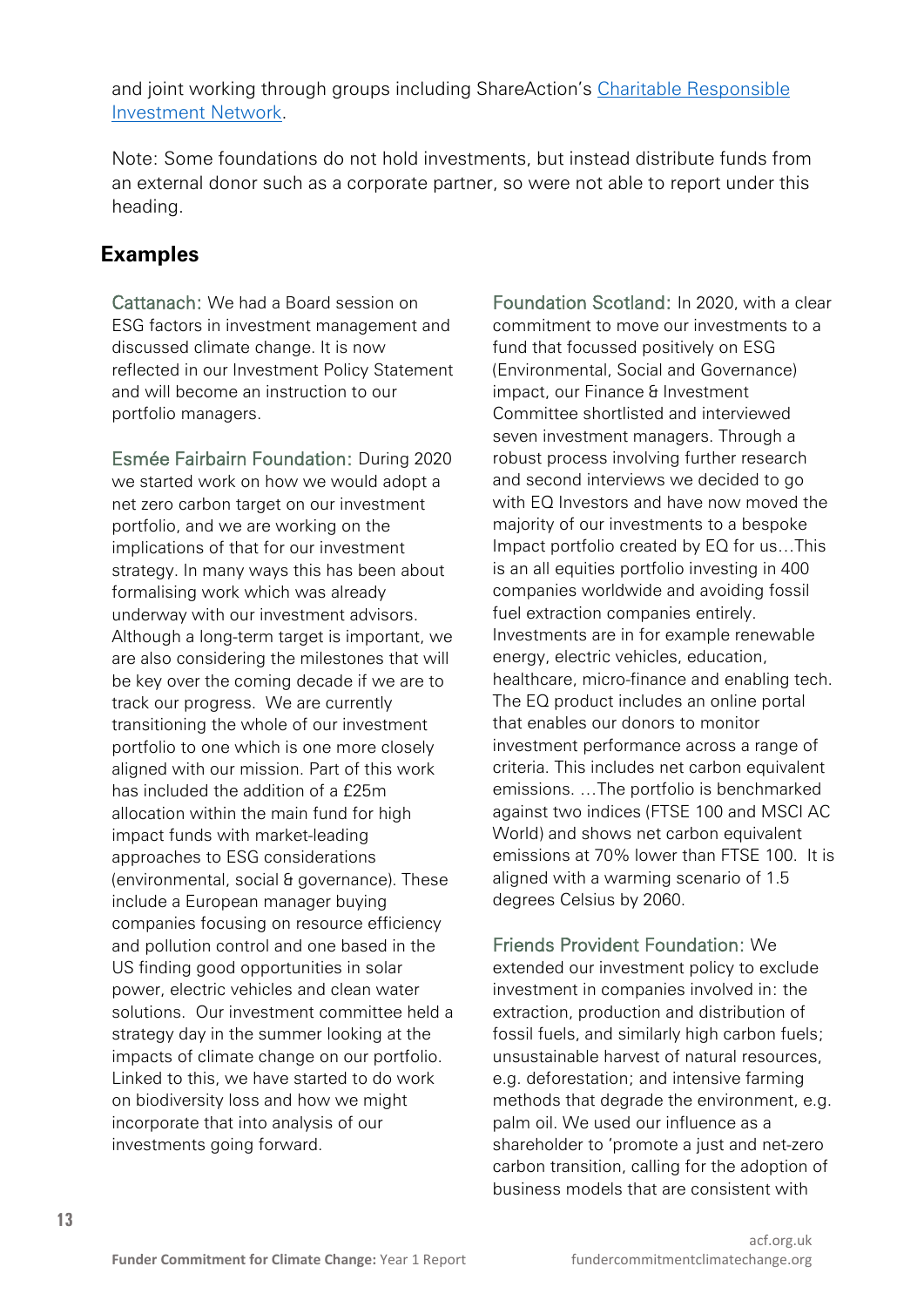keeping global heating below 1.5°C'. This included co-filing our first ever shareholder resolution in April 2020 at the French oil company Total. The resolution called on Total to adopt a low carbon transition plan with medium and long-term targets aligned with the Paris climate agreement and covering absolute greenhouse gas emissions. Throughout 2020, we have also been using our influence to engage energy utility companies operating in the UK to develop just and net-zero transition strategies. We have particularly favoured investments in "companies whose business model focus is on net zero carbon transition", as per our investment policy. In September 2020, we invested in Riding Sunbeams, which seeks to decarbonise the transport system by developing community owned renewable energy assets and using the electricity generated to power trains.

Lankelly Chase: Having already divested from investments in fossil fuels, we have since updated our Investment Policy to include an objective to contribute to a rapid and just transition to a post-carbon future. We have selected new investment managers who are better able to help us pursue this objective - including specialist investors in environment technologies - and we are in the process of transitioning funds. We also co-filed a shareholder resolution at the AGM of Barclays Bank, on which we engaged directly with Board members, seeking a commitment to phase out fossil fuel financing. This had some success and we are part of ongoing engagement and coordination with civil society groups. We are also contributing, as a Steering Group member, to a student campaign ("Invest for Change") on university and college investment practices in the context of climate change. We have convened a working group of charitable investors to understand and act on the implications of ecological thresholds for investment practices, including but not limited to the carbon budget.

Paul Hamlyn: In the last four years we have worked increasingly closely with ShareAction, to whom we now provide core funding. With them we participate fully in the Charities Responsible Investment Network, which they administer. In September 2019 trustees, in conjunction with the Investment Committee, conducted an in-depth review of ESG principles and practices. 2020/2021 was a busy year on establishing priorities and searching for common ground between the investment committee, Trustees and the staff. On divestment we intend, as yet, to favour engagement. We work ever more closely supporting ShareAction, lobbying for change and to better understand and interrogate our portfolio.

Wates Foundation & Wates Family Enterprise Trust: A Socially Responsible Investment Policy was developed, approved and adopted in 2021 for the Foundation. We have identified certain SRI criteria which include a consideration to the environment. We review our Financial Advisors in Autumn 2021 and will specifically include questioning around the impact of funds, voting rights and attitudes to climate change in our criteria for selection (similar to the [ESG olympics of 2020\)](https://www.friendsprovidentfoundation.org/investment/esg-investing-olympics/) All investment reports from our Financial Advisors/fund managers include sections on ESG, voting activity and the make-up of each fund in relation to the ESG rating of each individual investment.

The Wolfson Foundation: Responsible investment underpins our investment strategy and is a key factor in the selection of our fund managers. We work with our fund managers to take into consideration environmental, social and governance (ESG) issues, and consider that our charitable objectives apply to our investment as well as our grant-making. In June 2020 we instructed our investment managers to begin a process of divestment to exclude direct investment in fossil fuel extractors from our portfolio.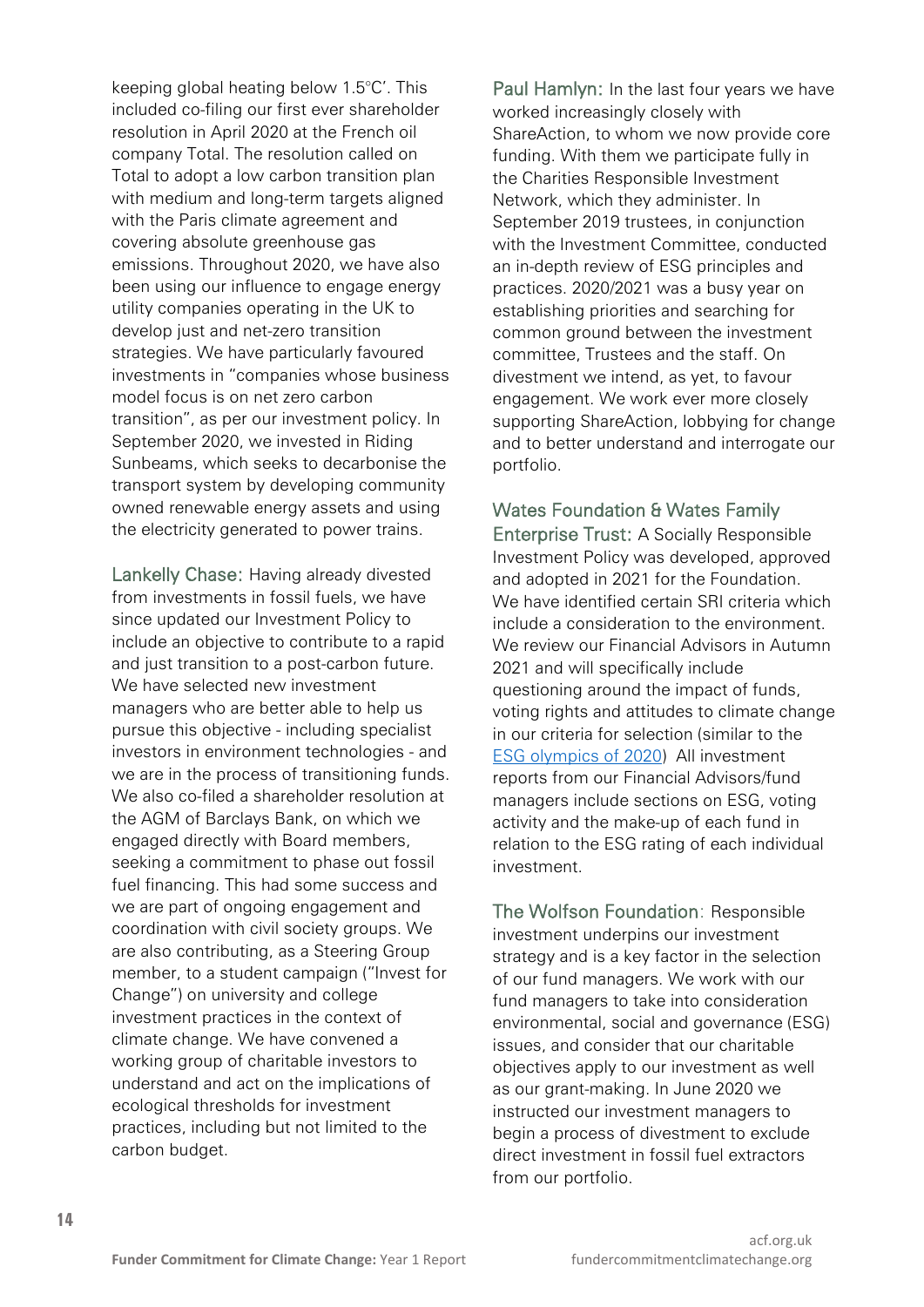## **5. DECARBONISE OUR OPERATIONS**

*We will take ambitious action to minimise the carbon footprint of our own operations.*



#### **Self-assessment of progress**

#### **Actions reported**

While for most foundations, their direct carbon footprint will be small relative to the impact they can have through their grants and investment choices, it is still important and empowering to get our own house in order. Some foundations had already begun moves towards homeworking and virtual meetings prior to the pandemic, in order to reduce travel and associated carbon emissions, and of course the past year has greatly accelerated this change.

Several signatories have agreed to maintain at least some of these new ways of working into the future, including for example online board meetings, and reducing or closing office space. For some small foundations, changes to travel were perhaps the most important change they could make, with already small operational footprints. Reducing travel may be more challenging for foundations that work internationally, though the savings of time, cost and carbon of forgoing international travel can be that much greater. A number of larger foundations have commissioned eco-audits of their operations, and some of those with more extensive and complex operations have or are developing appropriate emissions measurement and management systems.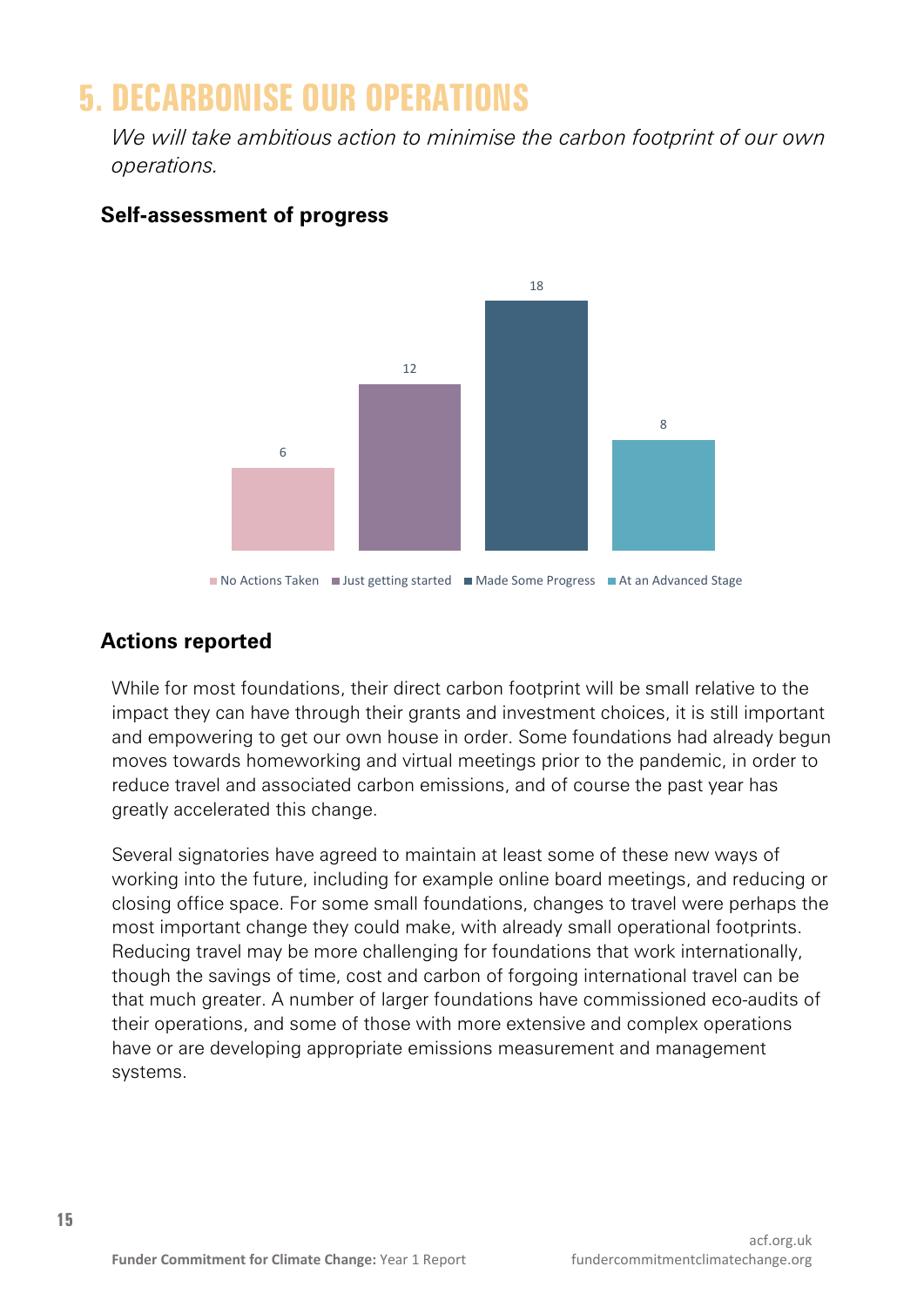#### **Examples**

Arcadia: We measure and report on the carbon emissions associated with our operations. We report on scope 1, 2 and 3 according to the GHG Protocol and use the DEFRA guidance for our calculations. We aim to minimize emissions, through procurement and travel policies, and 'offset' unavoidable emissions with Plan Vivocertified projects.

Barrow Cadbury Trust: We have had a full eco audit (literally just before the first lockdown). Much of it focusses on our office operation and we have not been able to progress this much remotely. It will rise quickly up the agenda when we get back to our office!

Comic Relief: [We are] exploring what travel will look like, recognising we can rely on local assessors / shortlisters / evaluators etc a lot more to support with grant management.

Esmée Fairbairn Foundation: We completed an audit of Esmée's carbon footprint at the start of the year and identified the key drivers and actions we might take. Some, such as a switch to vegetarian food for all internal events at our offices, were straightforward to implement. The arrival of the COVID-19 pandemic led to dramatic reductions in staff travel, especially flights, and we are now looking at the implications of becoming a flight-free organisation. The move to online meetings is unlikely to be a temporary phenomenon and, even when the current situation returns to normal, our carbon footprint is likely to be structurally lower due to changed working practices.

Friends Provident Foundation: Whilst the pandemic has disrupted the delivery of some operational commitments, we have:

- reduced our catering carbon footprint by switching to meat-free catering
- considered positive incentives for reduced and sustainable travel in staff holiday policy and signed up to the 'Climate Perks' commitment from climate charity Possible to offer staff paid 'journey days' to encourage lowcarbon holiday travel
- commenced engagement with our property manager and supported them to introduce building-wide recycling and basic energy efficiency measures
- reviewed our travel policy to privilege public and sustainable transport

Global Greengrants Fund: We are exploring how to be a more virtual organisation in future to maintain decarbonisation of our operations; as an international funder, this will require further discussions. An organisational environmental sustainability policy was approved by Trustees in May 2020. We are housed in a shared office space, which is committed to being fully carbon neutral by 2023.

Solberga Foundation: We have committed that within Europe, where it is feasible, we will not fly and instead opt for train or other public transportation for travel . We will continue to reduce international travel.

World Habitat: We've improved our measurement of our carbon footprint and introduced an internal carbon budget for each team. Our carbon emissions have fallen significantly since 1st lockdown with reduced travel and commuting. We are reviewing our policies to ensure we don't go back to bad old ways as restrictions are lifted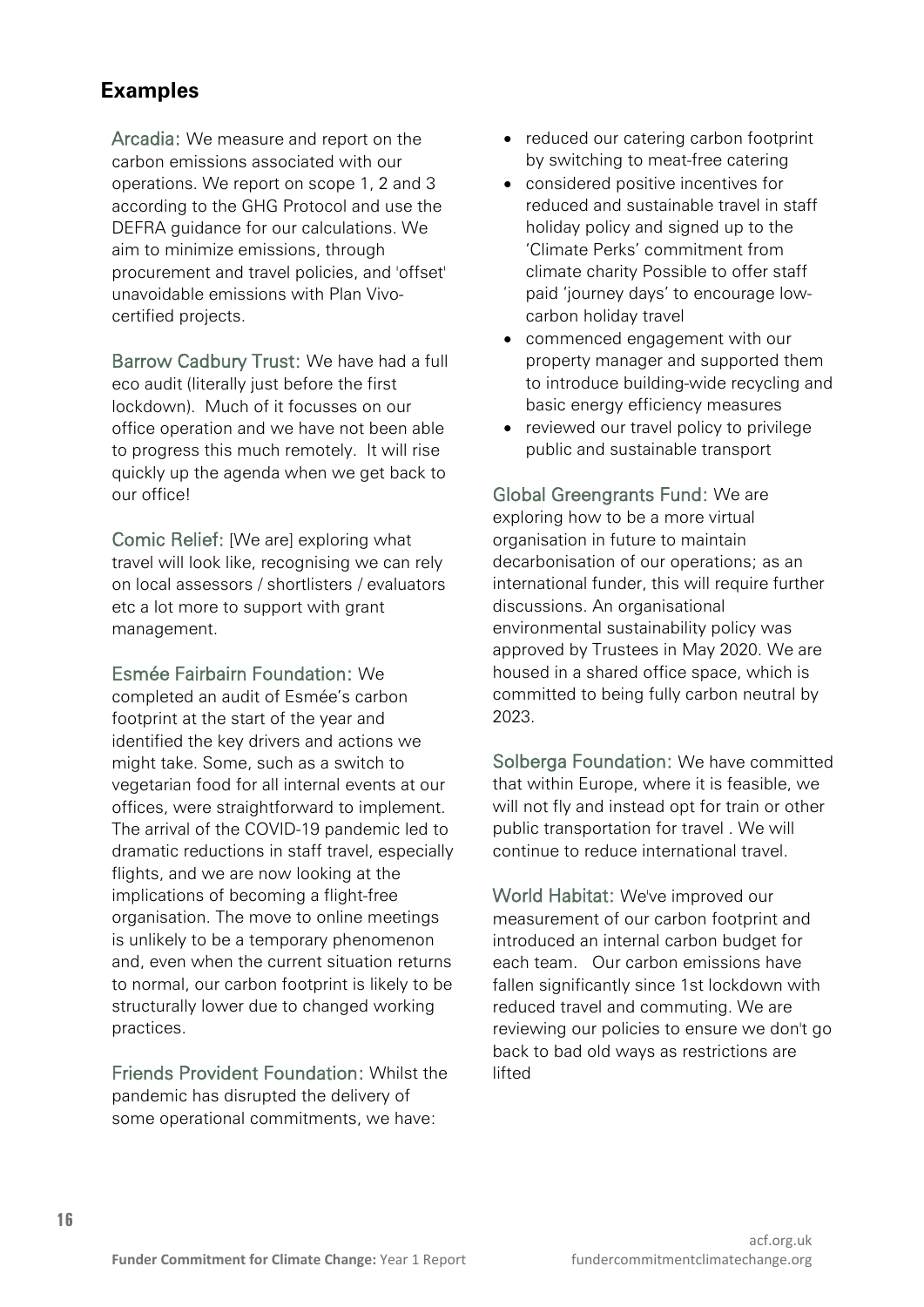## **WHAT SUPPORT IS NEEDED?**

After detailing what progress their foundations had made, signatories were asked to share what additional support they needed to make further progress on each commitment. We did not include these answers in the published data, but some emerging themes can be summarised.

Across the five commitments, foundations are keen to hear what other foundations are doing, how they are putting the Funder Commitment into practice, and who else is asking themselves the same questions.

Within this, there is particular interest in what smaller foundations with limited capacity could be doing and what steps non-environmental funders can take. For example, a few responses mentioned looking for best practice for non-environmental funders on supporting grantees to do more on climate.

The main question arising from the survey seems to be: "What does good look like?" Facilitating peer learning is one way of addressing this, though there were also ideas of a self-assessment tool and agreed minimum standards for foundations to benchmark against. It also requires clarity on what is meant by each commitment, and the ways in which action on the commitments might overlap.

To aid further action across all areas of the Funder Commitment, simple and easy to understand materials, reports, and resources – particularly those recommended and used by peers – can help broaden understanding for foundation staff and trustees. Some responding signatories also expressed a need for tips and examples on engaging trustees and securing board commitment on climate action.

Responses showed interest in exploring a broad range of topics, with an awareness of the wider ecosystem of climate action within which the Funder Commitment exists. There were mentions by some foundations of looking to support public activism, grassroots movements and necessary policy change, and in bringing these areas together for maximum impact. Some signatories are also keen to explore cobenefits of climate action, acting at a local level, climate justice and just transition, and how climate issues overlap with equality and diversity issues.

Acknowledging the complex and multidimensional nature of the challenges posed by climate change, there is some appetite among signatories for collaboration. This ranges from ideas of sharing learning to co-funding, co-investment, and pooling financial resources for climate action. There is interest in learning where the gaps and key leverage points are, and viewing the signatories work as collective combined progress.